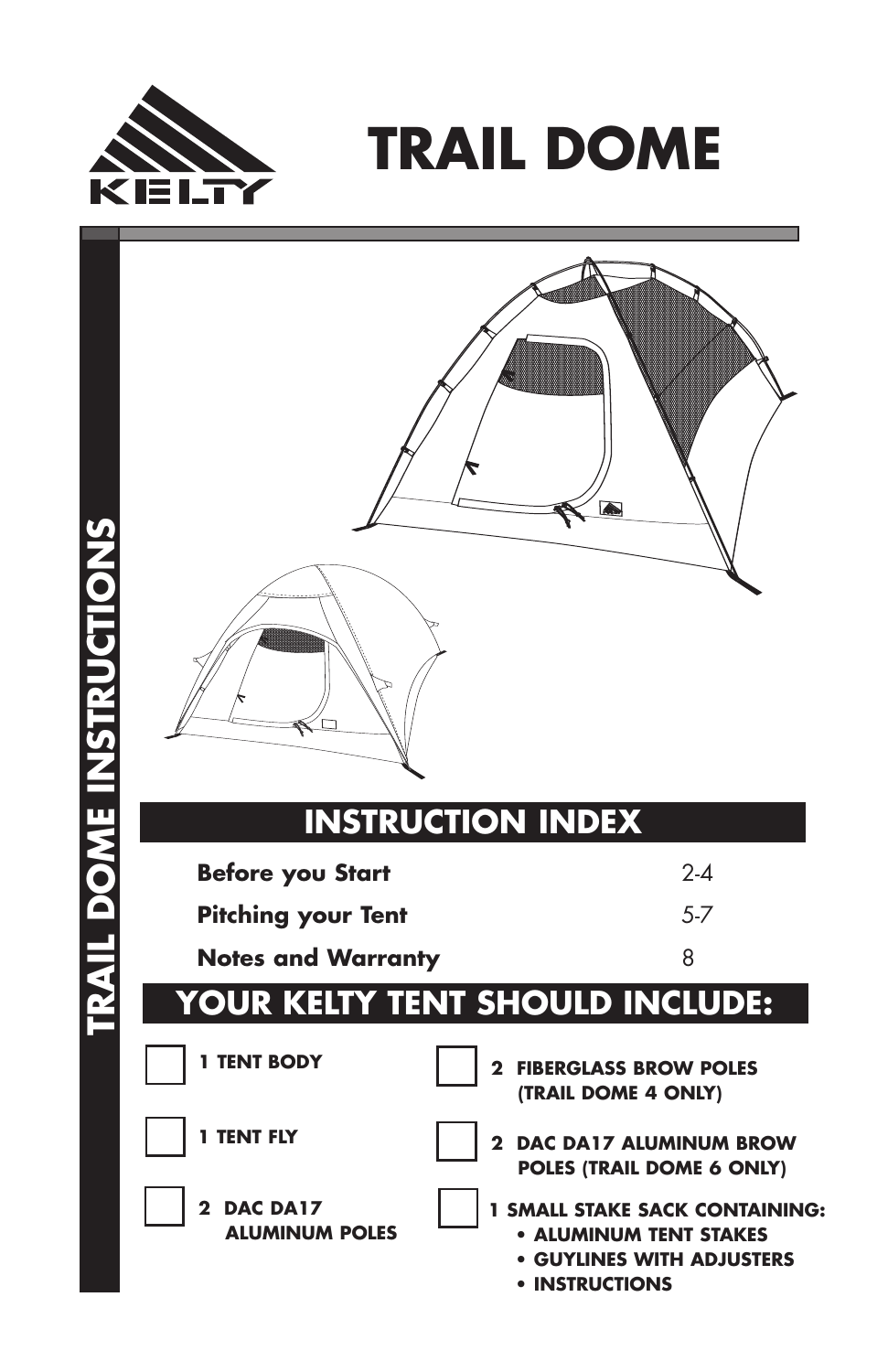## **SAFETY INFORMATION -IMPORTANT-**

**Read, and follow, all instructions before assembling and using!**

## **WARNINGS**

# **SAFETY WARNING DOs AND DO NOTs**

Everyone who uses this tent should read this manual and become familiar with all safety warnings and precautions for safe use, assembly, care, maintenance, and storage. Keep this manual so you can refer to it later.

**DANGER** indicates an imminently hazardous situation which, if not avoided, will result in death or serious injury.

**WARNING** indicates an potentially hazardous situation which, if not avoided, could result in death or serious injury.

**CAUTION** indicates an potentially hazardous situation which, if not avoided, could result in property damage.



#### **FLAMMABILITY WARNING**

KEEP ALL FLAME AND HEAT SOURCES AWAY FROM THIS TENT FABRIC. This tent is made with flame resistant fabric which meets CPAI-84 specifications. IT IS NOT FIREPROOF. The fabric will burn if left in continuous contact with any flame source. The application of any foreign substance to the tent fabric may render the flameresistant properties ineffective. For these reasons:

- •DO NOT use matches, lighters, stoves, heaters, grills, lanterns, candles, cooking equipment, or other fuel-burning devices inside or near a tent.
- •DO NOT build fires under or near a tent.
- •DO NOT leave campfires unattended.

Your failure to follow this warning will cause death, serious injury, or permanent disability to you or others.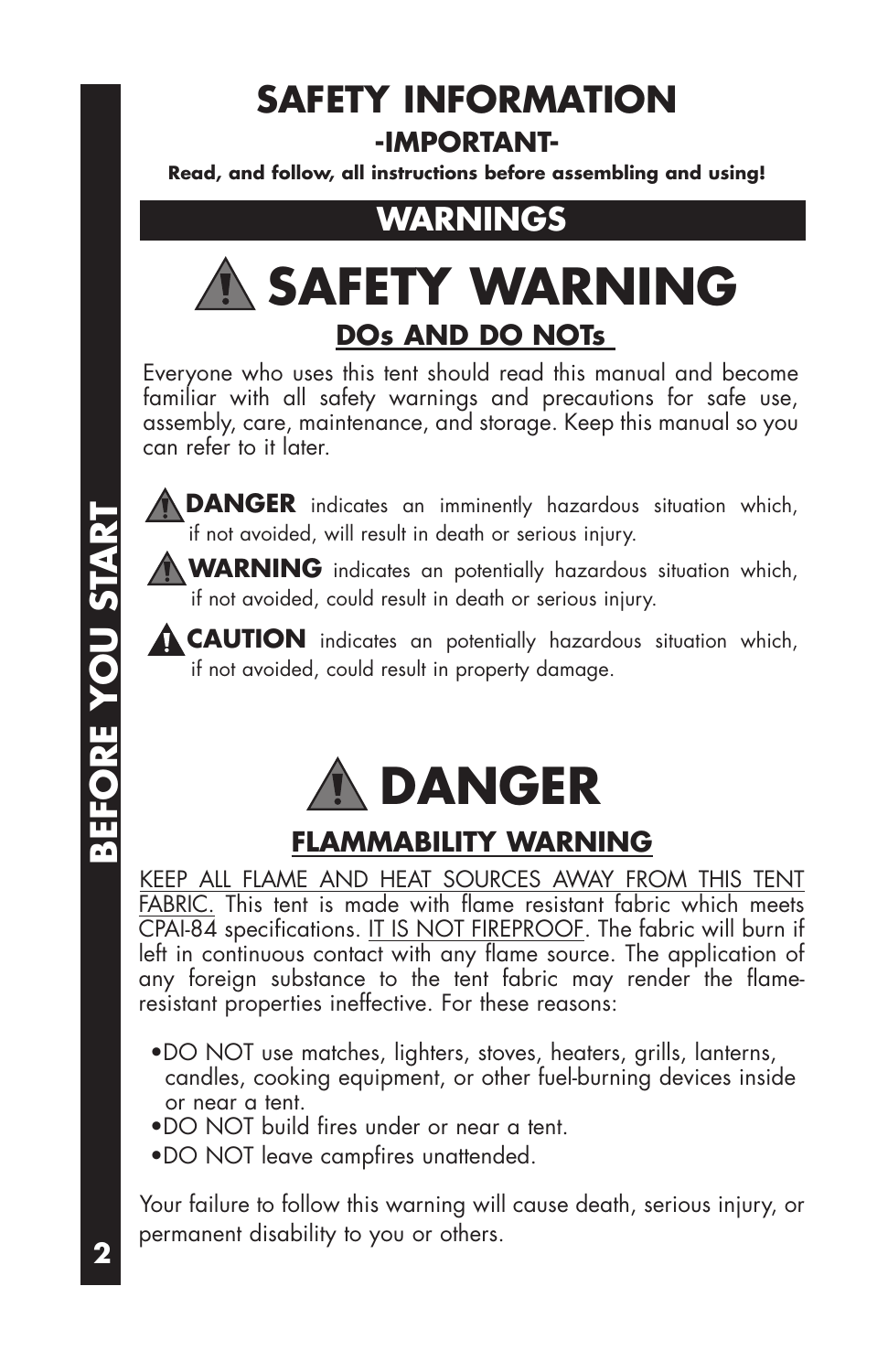## **SAFETY INFORMATION -IMPORTANT-**

**Read, and follow, all instructions before assembling and using!**

## **WARNINGS**

# **DANGER CARBON MONOXIDE GAS WILL KILL YOU**

Stoves, heaters, grills, lanterns, candles, and other fuel-burning devices that burn propane, natural gas, charcoal, kerosene, coal, or other fuels produce a toxic gas called carbon monoxide. Because carbon monoxide gas is invisible, odorless, and colorless, a dangerous level of carbon monoxide gas can accumulate in a tent which cannot be detected by sight, smell, or taste.

When breathed in even small quantities, carbon monoxide is absorbed into the bloodstream, replacing and reducing the oxygen in the bloodstream and causing carbon monoxide poisoning and suffocation, which will cause death, serious injury, or permanent disability. Exposure to high concentrations of carbon monoxide for even a few minutes will also cause death, serious injury, or permanent disability. For these reasons:

• DO NOT use stoves, heaters, grills, lanterns, candles or other fuel-burning devices inside or near a tent.

Your failure to follow this warning will cause death, serious injury, or permanent disability to you or others.



## **SUFFOCATION HAZARD**

Any tent must be properly ventilated in all weather conditions to allow sufficient airflow into and out of the tent. If airflow into and out of a tent is obstructed (for example, if heavy snow obstructs the air flow) you and other persons will suffer from lack of oxygen and suffocate, resulting in death, serious injury, or permanent disability. For these reasons:

- DO clear snow or other materials away from a tent frequently.
- DO NOT use stoves, heaters, grills, lanterns, candles or other fuel-burning devices inside or near a tent (SEE CARBON MONOXIDE WARNING ABOVE).

Your failure to follow this warning will cause death, serious injury, or permanent disability to you or others.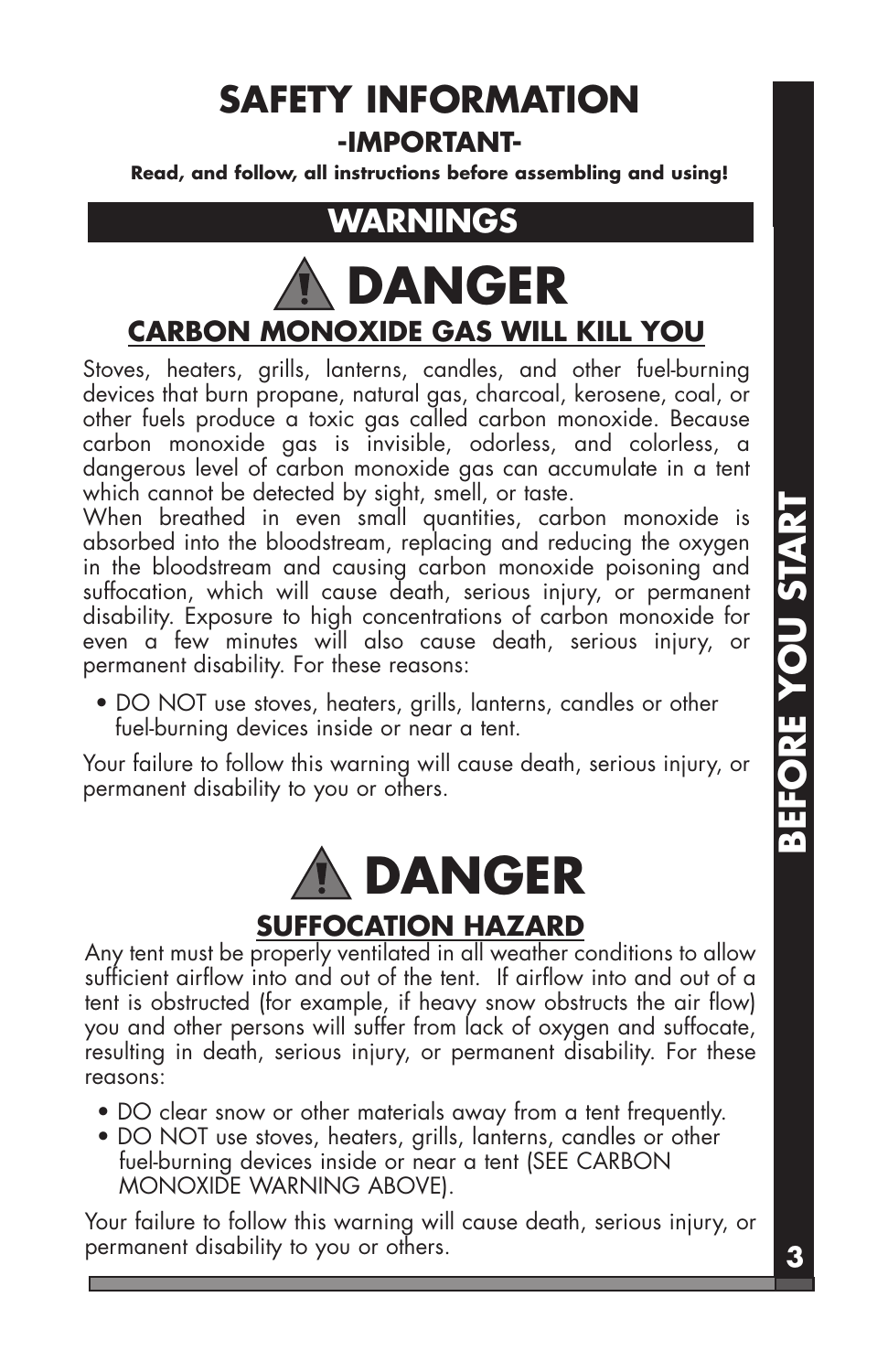## **SAFETY INFORMATION -IMPORTANT-**

**Read, and follow, all instructions before assembling and using!**

## **WARNINGS**



### **SEVERE WEATHER HAZARD**

In some climactic conditions (for example, severe storms, high winds, or heavy snow cover), stakes and guy cords may not be sufficient to anchor a tent securely, which could result in the tent being picked up or blown away, causing death, serious injury, or permanent disability. Under such conditions:

- DO use supplemental means to securely anchor the tent, for example, snow pegs, skis, and/or heavy rocks or other heavy objects.
- DO seek appropriate shelter, for example, in a house, cabin, building, or secure structure other than a tent.

Your failure to follow this warning will cause death, serious injury, or permanent disability to you or others.



#### **PROTECT YOUR CHILDREN**

Children will not understand and appreciate the FIRE, CARBON MONOXIDE POISONING, SUFFOCATION, AND SEVERE WEATHER hazards described above and will not know how to avoid or respond to these hazards if no adults are present. For this reason:

- DO NOT leave children unattended inside a tent or in camp.
- DO NOT allow children to assemble a tent.
- DO NOT allow children to enter or exit a tent except through the door.
- DO NOT allow children to remain in a closed-up tent on hot days.

Your failure to follow this warning will cause death, serious injury, or permanent disability to your children.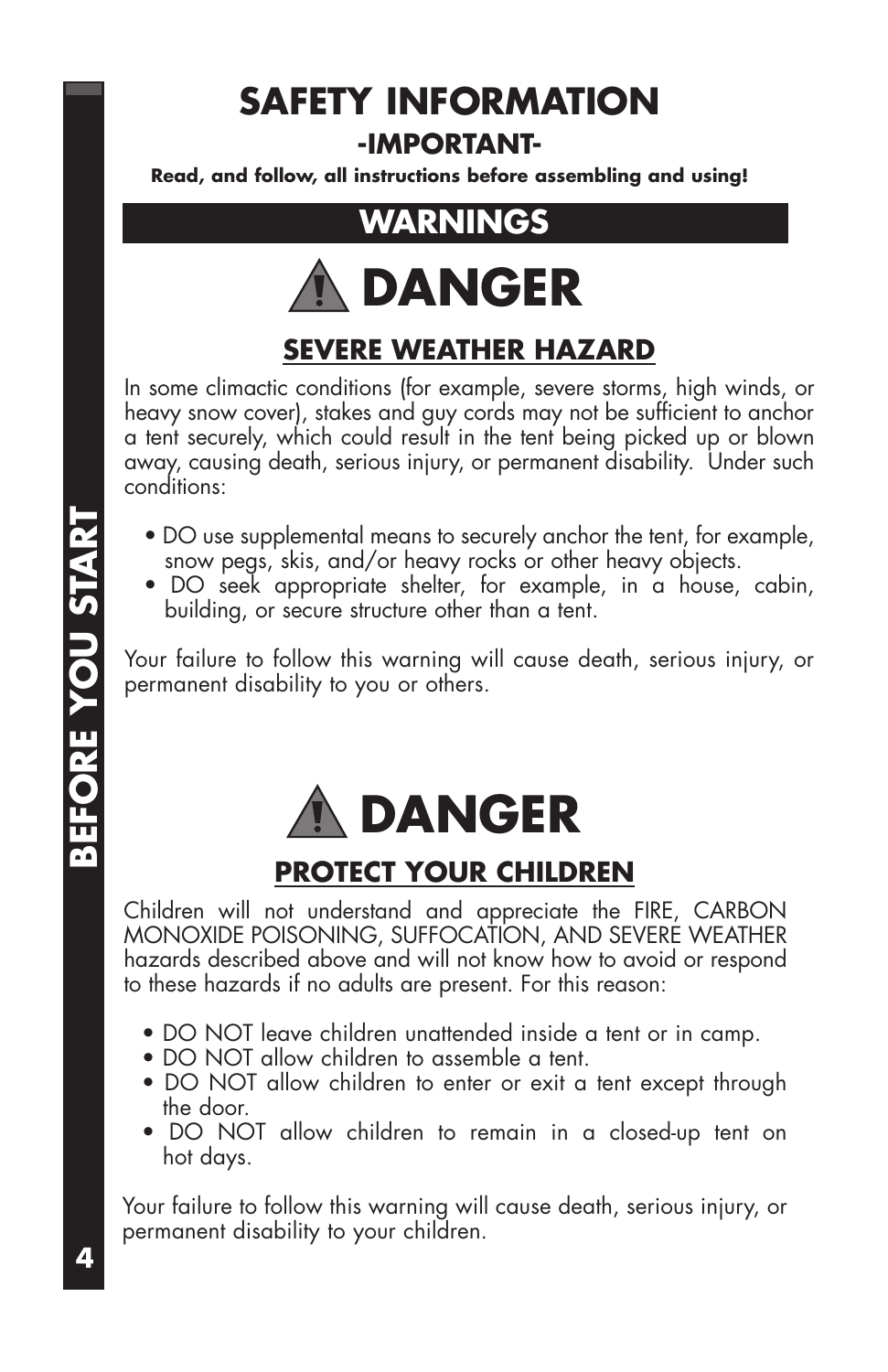## **SETTING UP YOUR TENT**

**1. Assemble the poles.** 

DO NOT allow the shockcord to snap the pole sections together, this can damage the poles.

- **2. Spread the tent body on the ground.**
- **3. Lay a long pole diagonally, corner to corner, across the top of the tent body.**
- **4A. TRAIL DOME 4:**

**Insert a pole end into the grommet located at the ground seam at one of the two corners of the tent body (Fig. 4A and 4B). Flex the pole and insert the other end of the pole into the grommet at the opposite corner of the tent (Fig. 4C).**







**4B. TRAIL DOME 6:** 

**Slide long pole through a pole sleeve that runs diagonally, corner to corner, across the top of the tent body (Fig. 3A and 3B).** Repeat for the other long pole and other pole sleeve.



**Insert the spring pin located at the ground seam at one of the two corners of the tent body into the pole end (Fig. 4D, 4E and 4F). Flex the pole and insert the spring pin at the opposite corner of the tent (Fig. 4C) into the pole end.** 



**Figure 4D Figure 4E Figure 4F**



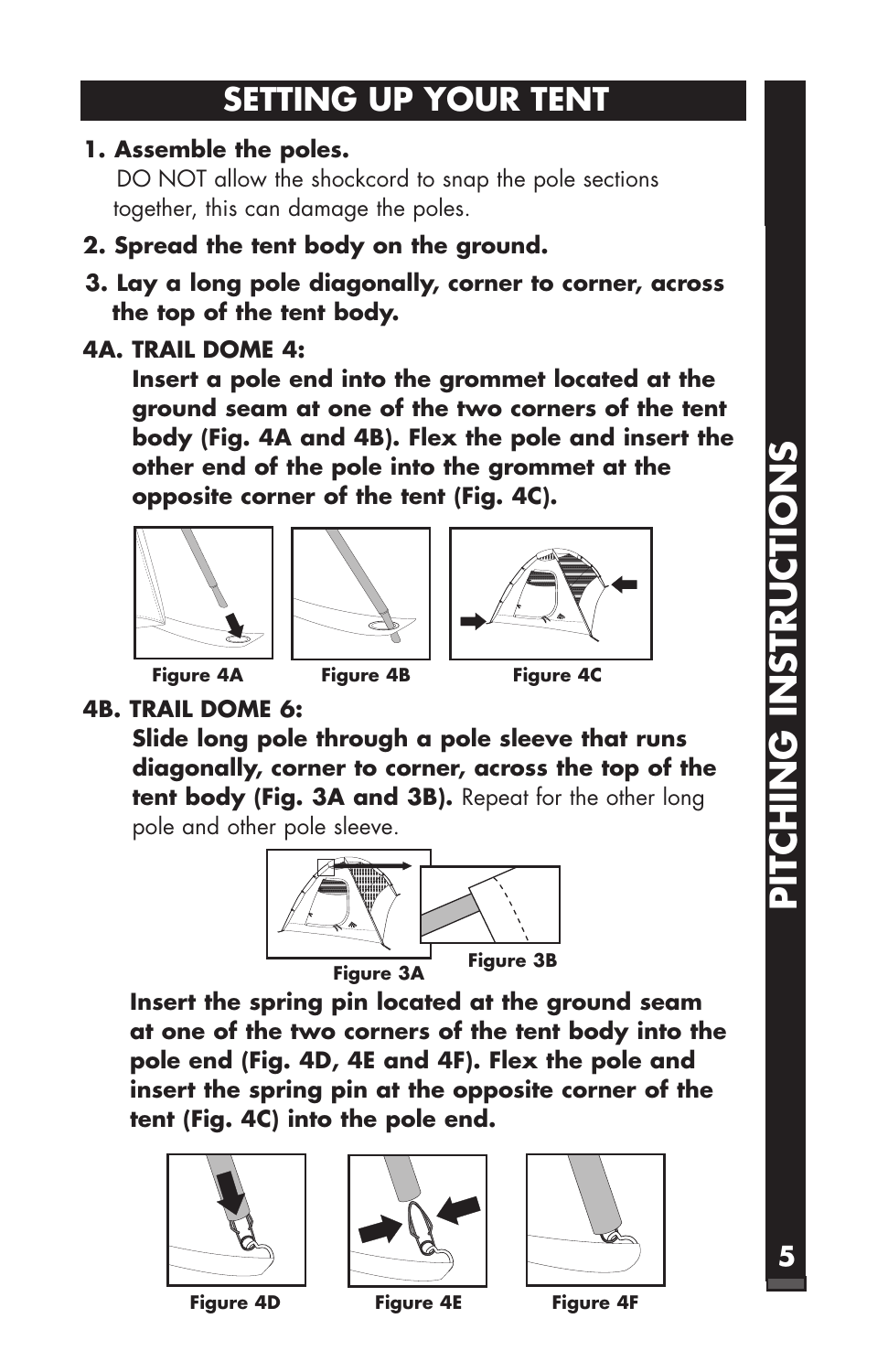- **5. Repeat steps 3 and 4 with the remaining long pole.**
- **6. Attach clips located on the seams of the tent to the corresponding poles above each (Fig. 6A and 6B)**.



**Figure 6A Figure 6B**



#### **7. Trail Dome 4 only. Attach the two larger clips located at the top of the tent (Fig. 7A and 7B)**.

Each clip shouldgo around BOTH poles, the openings of the clips pointing in opposite directions.

#### **NOTE: If you are having troubles reaching these clips:**

- **1. Unzip the door of the tent and stand in the tent.**
- **2. Next time you set up the tent attach these clips before joining the poles to the tent body.**







**8. Stake the tent down (Fig. 8A and 8B)!**





**Figure 8A Figure 8B**

## **STAKING TIPS**

**THE BEST WAY TO USE ROCKS FOR STAKING AND GUYING OUT IN ROCKY TERRAIN (OR ON PAVEMENT) IS TO FIND ONE LARGE AND ONE SMALL ROCK. TIE A PIECE OF CORD FROM YOUR STAKE OR GUY-OUT POINT AROUND THE SMALL ROCK, SET THE LARGE ROCK ON TOP OF THE CORD RIGHT NEXT TO THE SMALL ROCK, PULL BACK UNTIL IT'S TIGHT.** 



PITCHING INSTRUCTIONS **6PITCHING INSTRUCTIONS**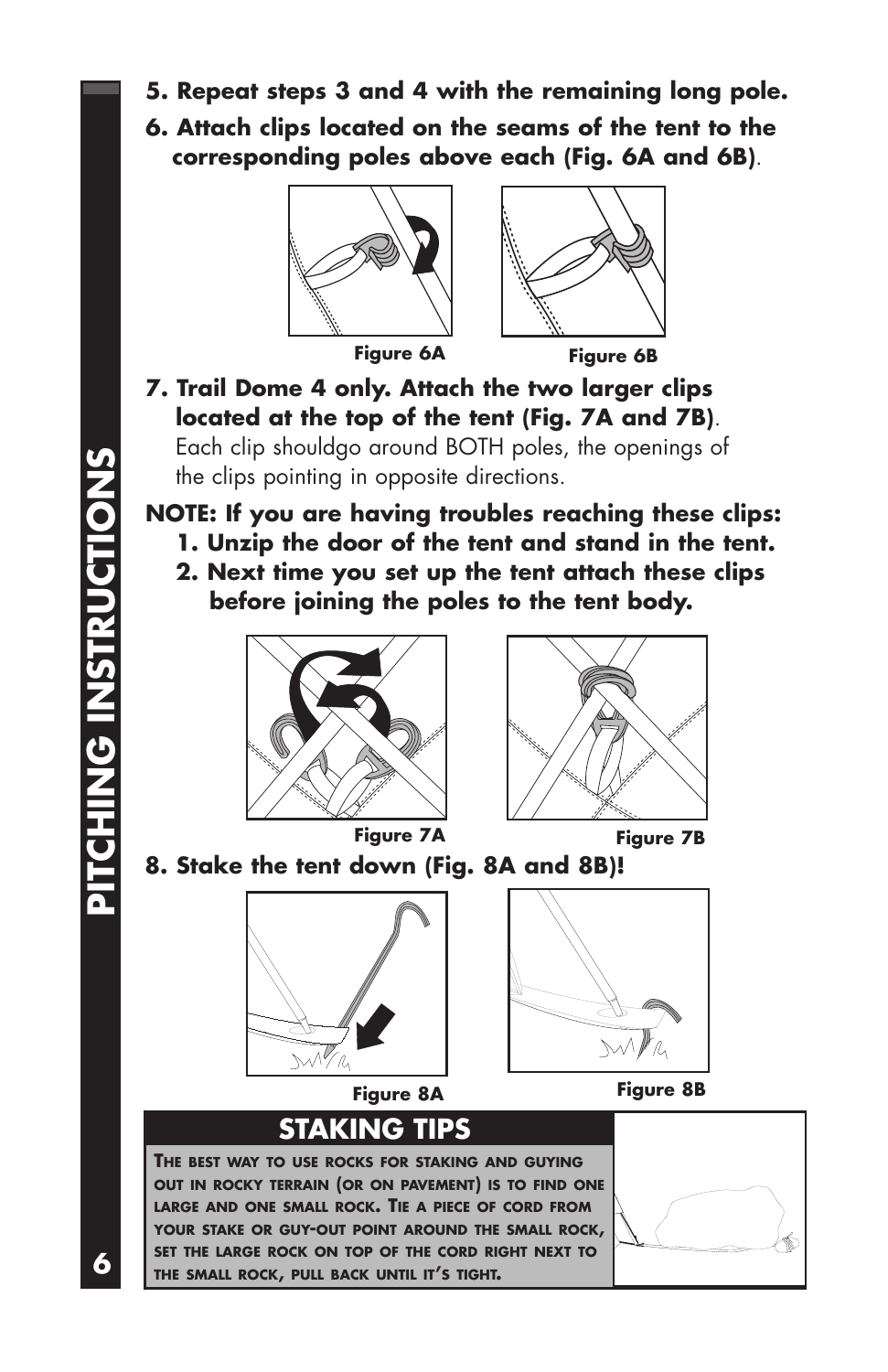## **ATTACHING THE FLY**

**9. Find the blue edge binding on the fly. This will be the awning over the door and rear window. Drape the fly over the tent body (Fig. 9).**



**10. Insert a brow pole into the grommets on the webbing about 3/4 up the corner seams on either side of the door (Fig. 10A and 10B). Attach the vecro tabs on the underside of the fly around the brow pole (Fig. 10C).** Repeat step 10 using the remainimg brow pole at the rear of the tent.







- **Figure 10A Figure 10C**
- **11. Clip the buckles on the fly to the buckles on each corner clip of the tent body (Fig. 11A and 11B).**



**Figure 11A Figure 11B**



**12. Cinch the webbing on the fly buckles at each corner of the tent.** 

# **PITCHING INSTRUCTIONS PITCHING INSTRUCTIONS**

**7**